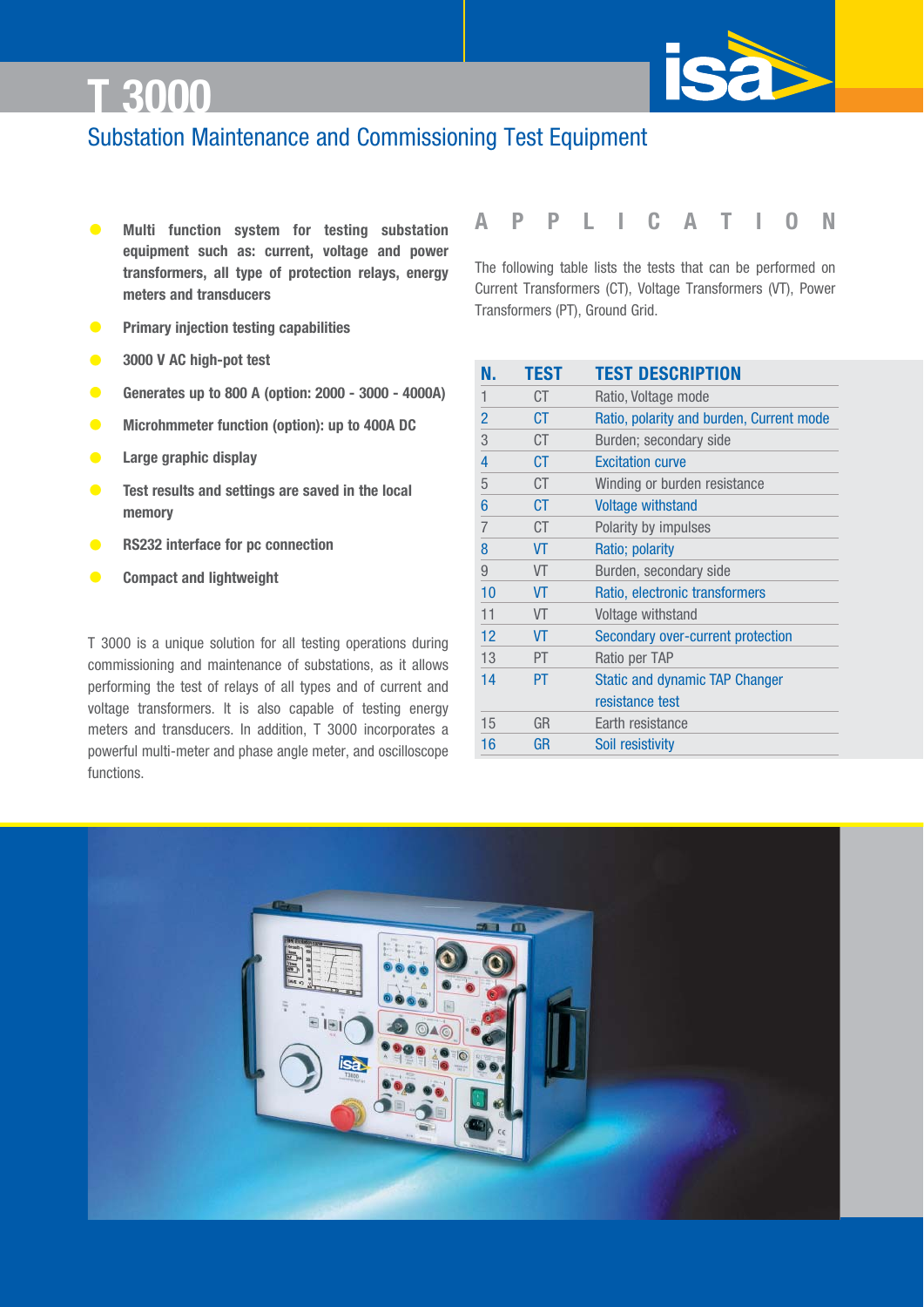

**The table below lists the relays that can be set and tested by T 3000.**

| <b>RELAY TYPE</b>              | <b>IEEE NO</b> |
|--------------------------------|----------------|
| Distance (3 sets)              | 21             |
| Synchronizing                  | 25             |
| Thermal                        | 26             |
| Over/under-voltage             | 27/59          |
| Power, varmetric or wattmetric | 32/92          |
| <b>Under current</b>           | 37             |
| Reverse phase current          | 46             |
| Instantaneous overcurrent      | 50             |
| Ground fault                   | 50N            |
| <b>Timed overcurrent</b>       | 51             |
| <b>Circuit Breaker</b>         | 52             |
| <b>Power factor</b>            | 55             |
| Directional overcurrent        | 67             |
| Directional ground fault       | 67N            |
| Automatic reclose              | 79             |

| <b>RELAY TYPE</b>        | <b>IEEE NO</b> |
|--------------------------|----------------|
| <b>Frequency</b>         | 81             |
| Frequency rate of change | 81             |
| <b>Motor protection</b>  | 86             |
| Differential (pick-up)   | 87             |
| Directional voltage      | 91             |
| Tripping relay           |                |

### **OTHER DEVICES**

| Voltage regulation   |
|----------------------|
| <b>Timers</b>        |
| <b>Transducers</b>   |
| <b>Energy meters</b> |
|                      |

#### **Typical application Test of Current Transformer**

• CT RATIO AND POLARITY - VOLTAGE METHOD OUTPUT: 90V, 250V or 3000 V AC. MEASUREMENT: 10 V AC.

| $\lceil 01 \rceil$ Retio Curve<br>Nominal values<br>Results |                         |                 |              |  |  |
|-------------------------------------------------------------|-------------------------|-----------------|--------------|--|--|
| Primary current                                             | $\overline{\text{800}}$ | Vsec.           | 250.4 $\vee$ |  |  |
| Secondary current                                           |                         | Vprim.          | 1.560 $\vee$ |  |  |
| Output V<br>3000<br>250                                     | 90                      | Ratio           | 160.51       |  |  |
| G                                                           |                         | Ratio%<br>Error | 0.317        |  |  |
| SAME                                                        |                         | Polarity        | OΚ           |  |  |

• CT RATIO, POLARITY AND BURDEN – CURRENT METHOD OUTPUT: 800 A AC. MEASUREMENTS: 10 A AC; 10 V AC.

| ∟[01] Ratio and polarity<br>Nominal values | Burden<br>Ratio                      |                        |           |
|--------------------------------------------|--------------------------------------|------------------------|-----------|
| Primary current                            | 800 A                                | lprim.                 | $750.1$ A |
| Secondary current                          | $5.0 \, \text{A}$                    | Isec.                  | 4.686 A   |
| Current clamp<br>$\Box$ Enabled            | Primary                              | Ratio                  | 160.0725  |
| External V                                 | $1000$ <sup><math>\land</math></sup> | Ratio %<br>Error       | 1.000453  |
| டை⊙ை⊍                                      | Secondary                            | Polarity<br><b>SAV</b> | OΚ        |

ICS Schneider Messtechnik GmbH Briesestraße 59 D-16562 Hohen Neuendorf / OT Bergfelde

Tel.: 03303 / 504066 Fax: 03303 / 504068





info@ics-schneider.de www.ics-schneider.de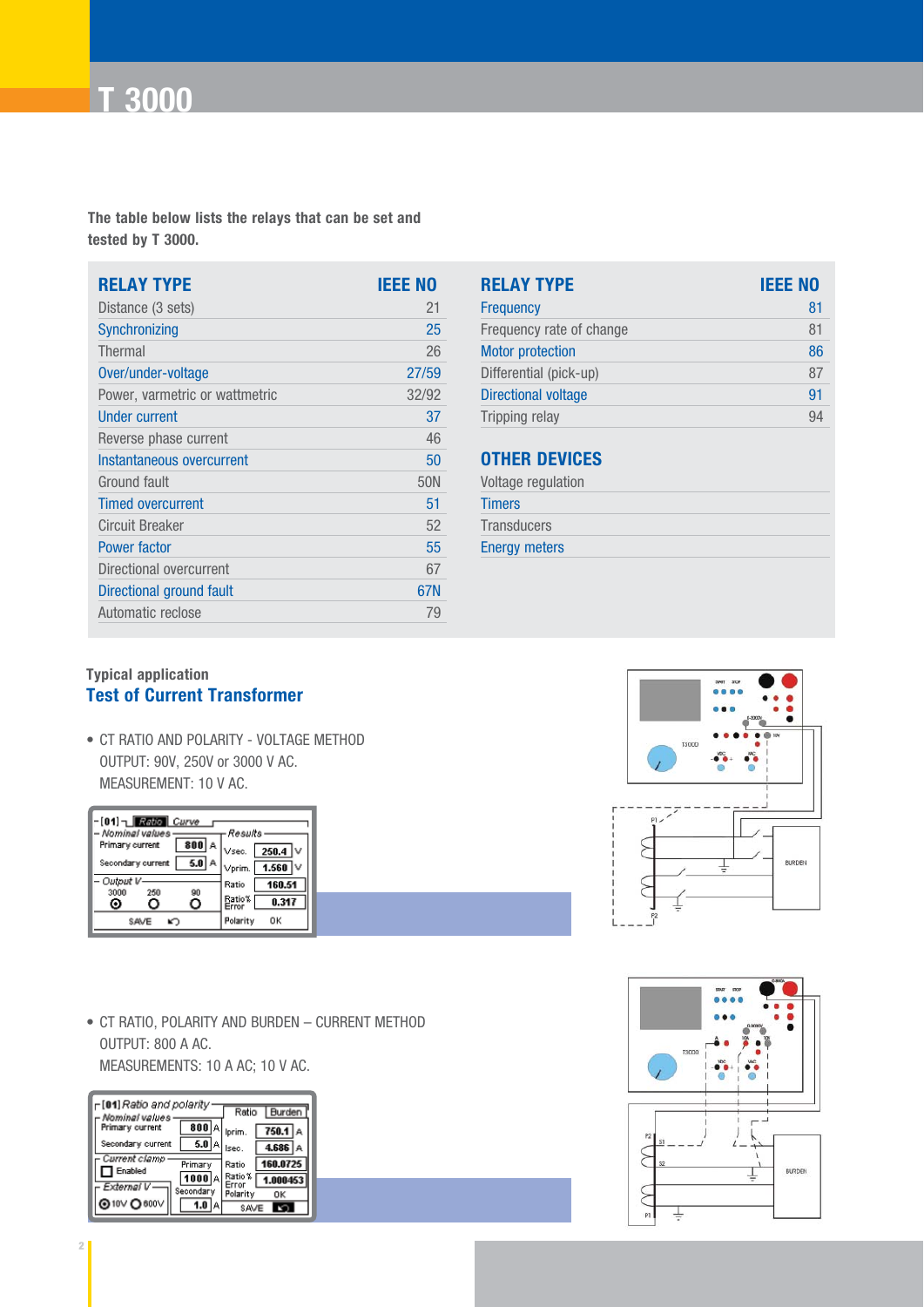• CT BURDEN SECONDARY SIDE OUTPUT: 10 A or 40 A AC. MEASUREMENT: 10 V AC.

| <sub>Γ</sub> [01] Burden secondary side<br>Nominal values<br>Results |      |          |  |  |
|----------------------------------------------------------------------|------|----------|--|--|
| 5.5<br>Secondary current                                             | Irms | 5.0<br>д |  |  |
| <b>Output Current Range</b>                                          | Vrms | 5.0<br>v |  |  |
| <b>@</b> 10A <b>Q</b> 40A                                            | ω    | o<br>0.0 |  |  |
|                                                                      | P.f. | 1.0      |  |  |
|                                                                      | VA   |          |  |  |

• CT EXCITATION CURVE OUTPUT: 90V, 250V or 3000 V AC. Internal measurement.

| $\lceil 01 \rceil$ Ratio Curve |              |              |     |    |
|--------------------------------|--------------|--------------|-----|----|
| - Nominal values               |              | Nominal knee |     |    |
| VArating                       | $100 \times$ | I knee 250.0 |     | mA |
| Secondary current              | 7.0          | Vknee        | 505 |    |
| Acouracy limit                 |              | Output V     |     |    |
| Internal loss                  | $1\%$        | 3000         | 250 | 90 |
| Accuracy class                 | 5   P        |              |     | C) |
| Standard                       |              | S AVE        |     |    |

| $\Gamma$ [01] Excitation curve |             |  |
|--------------------------------|-------------|--|
| - Results -                    | 1000<br>500 |  |
| I knee                         |             |  |
|                                | 200<br>100  |  |
|                                | 50          |  |
|                                |             |  |
| SAVE                           |             |  |

• WINDING RESISTANCE OUTPUT: 6 A DC. MEASUREMENT: 10 V DC.

| $\Gamma$ [01] Winding or burden resistance    |  |  |  |  |
|-----------------------------------------------|--|--|--|--|
| Temperature compensation                      |  |  |  |  |
| Ambient temperature Reference temperature     |  |  |  |  |
| $20$ $^{\circ}$ C<br>20   °C<br>Enabled       |  |  |  |  |
| O Celsius (°C)<br>C Fahrenheit ("F)           |  |  |  |  |
| Results                                       |  |  |  |  |
| $0.122$ $\Omega$<br><b>SAVE</b><br>Res.<br>do |  |  |  |  |
| 0.122                                         |  |  |  |  |

• VOLTAGE WITHSTAND OUTPUT: 3000 V AC. Internal measurement.







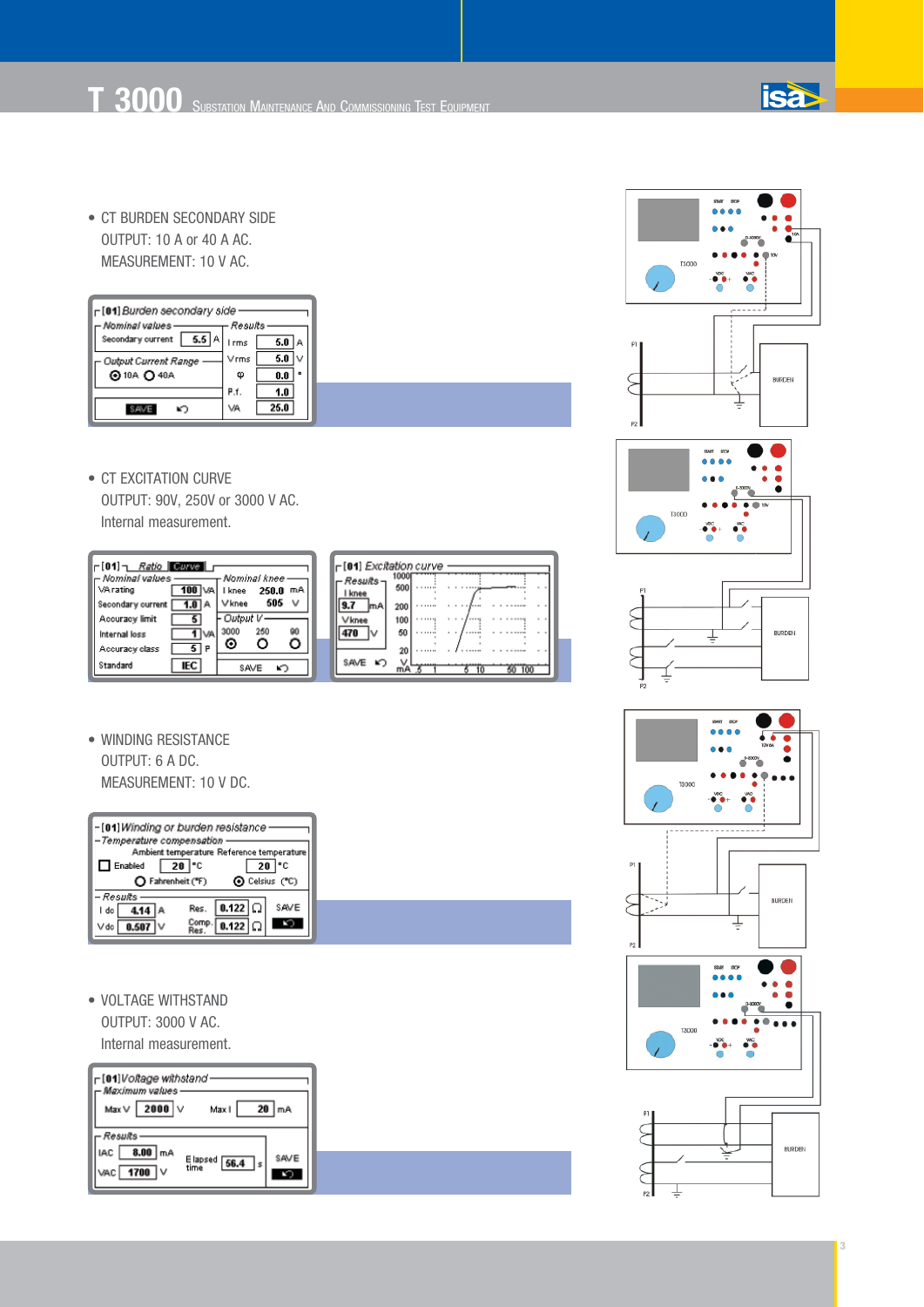#### **Typical application Test of Voltage Transformer**

• VT RATIO AND POLARITY OUTPUT: 3000 V AC. MEASUREMENT: LOW or HIGH AC VOLTAGE - 10 V AC OR 600 V AC.

| ⊢ Ratio and polarity<br>Nominal values<br>Results             |                                                   |  |  |  |
|---------------------------------------------------------------|---------------------------------------------------|--|--|--|
| Primary voltage<br>OLL OLN                                    | 130.0 KV vprim. 2600 V<br>$1.985$ $\vee$<br>Vseo. |  |  |  |
| Secondary voltage<br>100                                      | Ratio<br>Ratio %                                  |  |  |  |
| $O$ Vo<br><b>OLN</b><br>⊚ ∟∟<br><b>ⓒ</b> Ext V10V O Ext V600V | 1.0075<br>Polarity<br>OK                          |  |  |  |
|                                                               | SAVE                                              |  |  |  |

#### • VT BURDEN

OUTPUT: 10 A AC.

MEASUREMENT: LOW or HIGH AC VOLTAGE - 10 V AC OR 600 V AC.

| - Burden secondary side<br>Nominal values  | Results      |
|--------------------------------------------|--------------|
| $100$ $\vee$<br>Secondary voltage          | 0.15<br>Irms |
| $\mathbf{O}$ $\vee$ o<br>⊚ட∟<br><b>OLN</b> | Vrms         |
| Measurement V<br>ExtV600V ExtV10V          | ω<br>P.f.    |
|                                            | VA           |
| SAVE                                       |              |

• VOLTAGE WITHSTAND OUTPUT: 3000 V AC. Internal measurement.



• RATIO OF ELECTRONIC VOLTAGE TRANSFORMERS OUTPUT: 3000 V AC. MEASUREMENT: 10 V AC.

| ⊢ Electronic voltage transformer<br>Nominal values | Results                 |
|----------------------------------------------------|-------------------------|
| $\boxed{10000}$<br>Primary voltage<br>OLL OLN      | $2500$ $\vee$<br>Vorim. |
| $1.00\%$<br>Secondary voltage                      | 0.255<br>Vsec.<br>Ratio |
| ⊛ ∟∟<br>O Vo<br>O LN                               |                         |
| <b>O</b> Ext ∨10∨ O Ext ∨600V                      | Polarity<br>OK          |







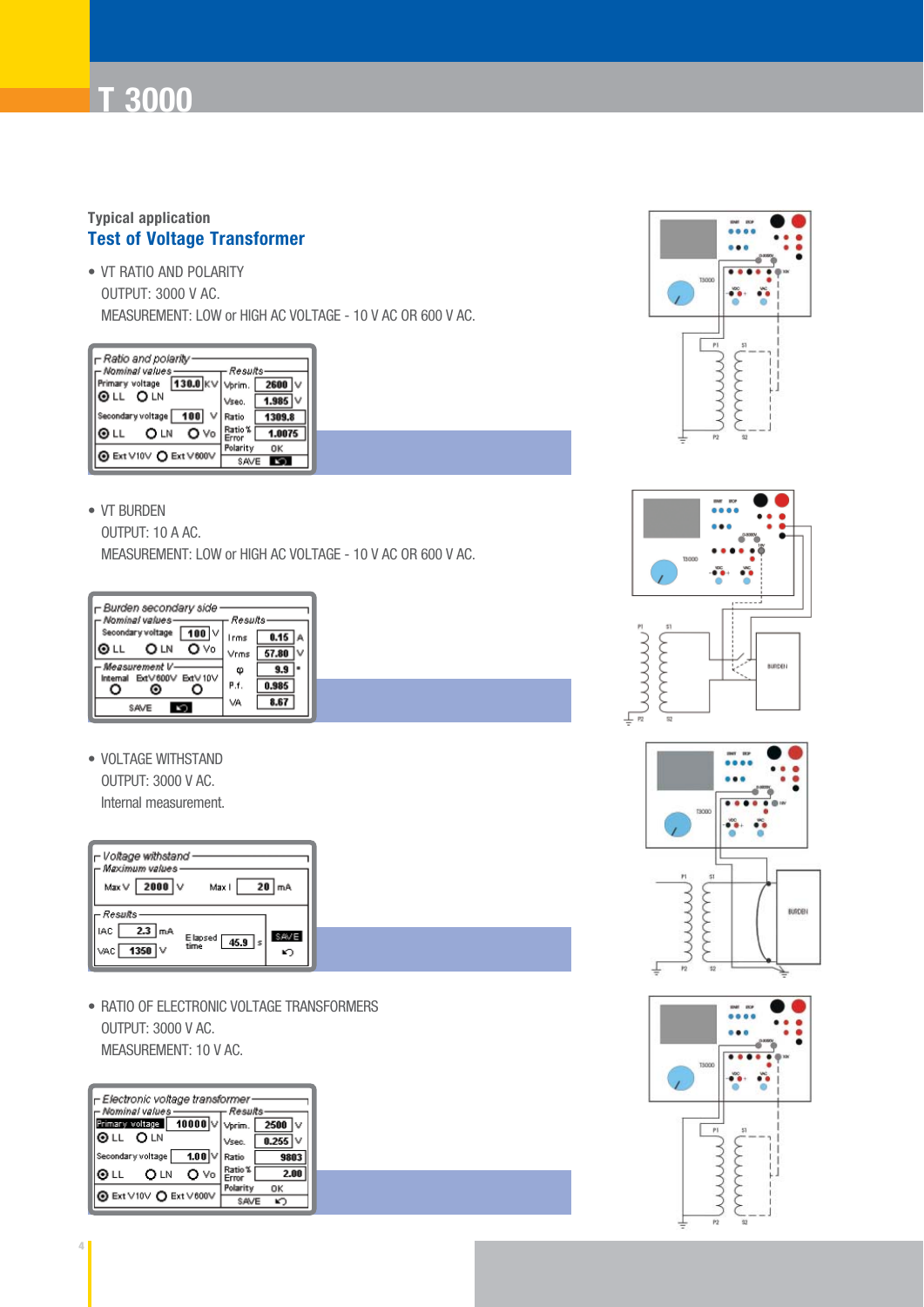

• RATIO PER TAP OUTPUT: 3000 V AC.

MEASUREMENT: LOW or HIGH AC VOLTAGE - 10 V AC OR 600 V AC.

| – Ratio per Tap<br>Nominal values | Results |      |
|-----------------------------------|---------|------|
| $130.0$ KV<br>Primary voltage     | Vprim.  | 1500 |
| OLL OLN                           | lorim.  |      |
| 100<br>Secondary voltage          | Ф       |      |
| O Vo<br>⊙ட∟<br>O LN               | Vsec.   | 1.52 |
| <b>O</b> Ext ∨10∨ C Ext ∨600∨     | Ratio   |      |
| SAVE                              |         |      |

• STATIC AND DYNAMIC TAP CHANGER RESISTANCE TEST OUTPUT: 6 A DC. MEASUREMENT: 10 V DC.

|                                  | ┌[ 1 ] Resistance of tap changer contacts · |  |
|----------------------------------|---------------------------------------------|--|
| $\mathsf{Ext}\sqrt{3.15}\sqrt{}$ |                                             |  |
| 2.1                              |                                             |  |
| 1.5 $ \Omega $<br>Res.           |                                             |  |
| 50<br>ms                         |                                             |  |
| 3.5<br>Trin<br>SAME              |                                             |  |
|                                  |                                             |  |

#### **Typical application Relay Testing**

• PRIMARY INJECTION OUTPUT: 800 A.

INPUT: TIMER.

| IAC.<br><b>Time</b> | 605.O A<br>AC Aux 57.8 V<br>DC Aux 110.0 V<br>10.50 s | Menu<br>Press the knob<br>to enter the menu |
|---------------------|-------------------------------------------------------|---------------------------------------------|
| Ext I               |                                                       |                                             |
| <b>Ext V</b>        |                                                       |                                             |

• SECONDARY INJECTION, OVER-CURRENT RELAYS OUTPUT: 800 A, 40 A or 10 A. INPUT: TIMER.

| IAC<br>AC Aux 57.8 V<br>DC Aux 110.0 V<br>Time | 9.75 A<br>1.533 s | Menu<br>Press the knob<br>to enter the menu |  |
|------------------------------------------------|-------------------|---------------------------------------------|--|
| Ext I                                          |                   |                                             |  |
| Ext V                                          |                   |                                             |  |





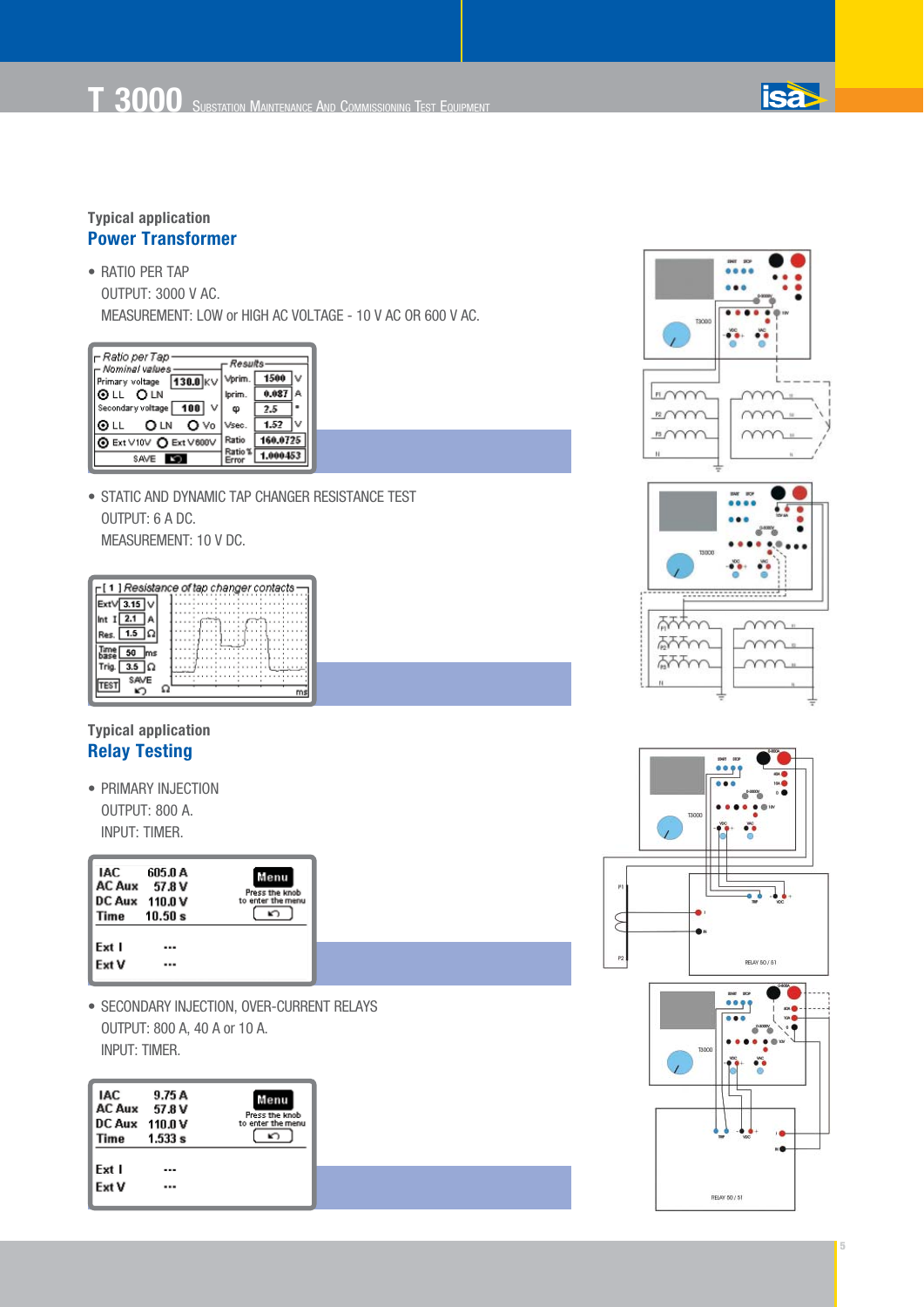• SCOPE FUNCTION OUTPUT: ANY. INPUT: V and I.



### **SYSTEM DESCRIPTION**

T 3000 contains three independent generators:

- Main generator. It has six outputs: High AC current; Low AC current; Low DC current; Current impulses; High AC voltage; Low AC voltage.
- Auxiliary AC voltage generator: it generates an independent, phase adjustable AC voltage.
- Auxiliary DC voltage generator, to feed the relay under test.

All outputs are adjustable and metered on the large, graphic LCD display. With the multi-purpose control knob and the graphic LCD display it is possible to enter the MENU mode, that allows to control all functions, and makes T 3000 the most powerful testing device, with manual and automatic testing capabilities, and with the possibility to transfer test results to a PC via the RS232 interface. These results can be recorded, displayed and analysed by the powerful TDMS software, which operates with all WINDOWS versions, starting from WINDOWS 98 included. Additional features are:

. Oscilloscope function: it is possible to display the current and voltage waveforms;

. Two independent measurement inputs, for current and voltage and with High and Low inputs each; they allow measuring CT or VT outputs or any other source;

. The optional thermal printer gives the immediate printout of the CT saturation curve and other test results;

. An auxiliary output contact, that follows START and STOP inputs, allows simulating the circuit breaker.

The instrument is housed in a transportable aluminium box, which is provided with removable cover and handles for ease of transportation.

#### **T 3000 Specification**

#### **Main Generator**

The main generator has six outputs: High AC current; Low AC current; Low DC current; Current impulses; High AC voltage; Low AC voltage. Output adjustment is performed via a knob. The following specification applies to the separate usage of these outputs.

#### **High AC current output**

APPLICATION:

- . CT TESTING: RATIO, POLARITY, BURDEN
- . PRIMARY INJECTION
- . RELAY TESTING: ELECTRO-MECHANICAL (HIGH POWER) AND NUMERIC (LOW POWER)

| <b>CURRENT</b><br><b>OUTPUT</b><br>A | <b>OUTPUT</b><br><b>POWER</b><br>VA | <b>LOAD</b><br><b>TIME</b><br>S | <b>RECOVERY</b><br><b>TIME</b><br>min |
|--------------------------------------|-------------------------------------|---------------------------------|---------------------------------------|
| 100                                  | 600                                 | steady                          | $\qquad \qquad$                       |
| 150                                  | 800                                 | $15 \text{ min}$                | 30                                    |
| 200                                  | 1000                                | 4 min                           | 15                                    |
| 400                                  | 1600                                | 15                              | 5                                     |
| 600                                  | 2000                                | 5                               | 3                                     |
| 800                                  | 2000                                |                                 | $\overline{\phantom{a}}$              |
|                                      |                                     |                                 |                                       |

#### **Low AC current output**

APPLICATION:

- . CT TESTING: BURDEN, SECONDARY SIDE
- . VT TESTING: OVERCURRENT PROTECTION

. OVER-CURRENT RELAY TESTING

#### **HIGH POWER RANGE**

| <b>CURRENT</b><br><b>OUTPUT</b><br>Α | <b>OUTPUT</b><br><b>POWER</b><br>VA | <b>MAX</b><br><b>TEST</b><br><b>DURATION S</b> | <b>RECOVERY</b><br><b>TIME</b><br>min |
|--------------------------------------|-------------------------------------|------------------------------------------------|---------------------------------------|
| 12                                   | 300                                 | steady                                         |                                       |
| 18                                   |                                     | $15$ min                                       | 30                                    |
| 24                                   |                                     | 4 min                                          | 15                                    |
| 36                                   | 800                                 | 15                                             | 5                                     |
| 48                                   |                                     | 5                                              | 3                                     |
| 60                                   | 1000                                | 1                                              | $\overline{2}$                        |
| 5                                    | 400                                 | steady                                         |                                       |
| 7.5                                  |                                     | $15$ min                                       | 30                                    |
| 10                                   | 800                                 | 60                                             | 15                                    |
| 15                                   |                                     | 30                                             | 10                                    |
| 20                                   | 1000                                | 15                                             | 5                                     |
|                                      |                                     |                                                |                                       |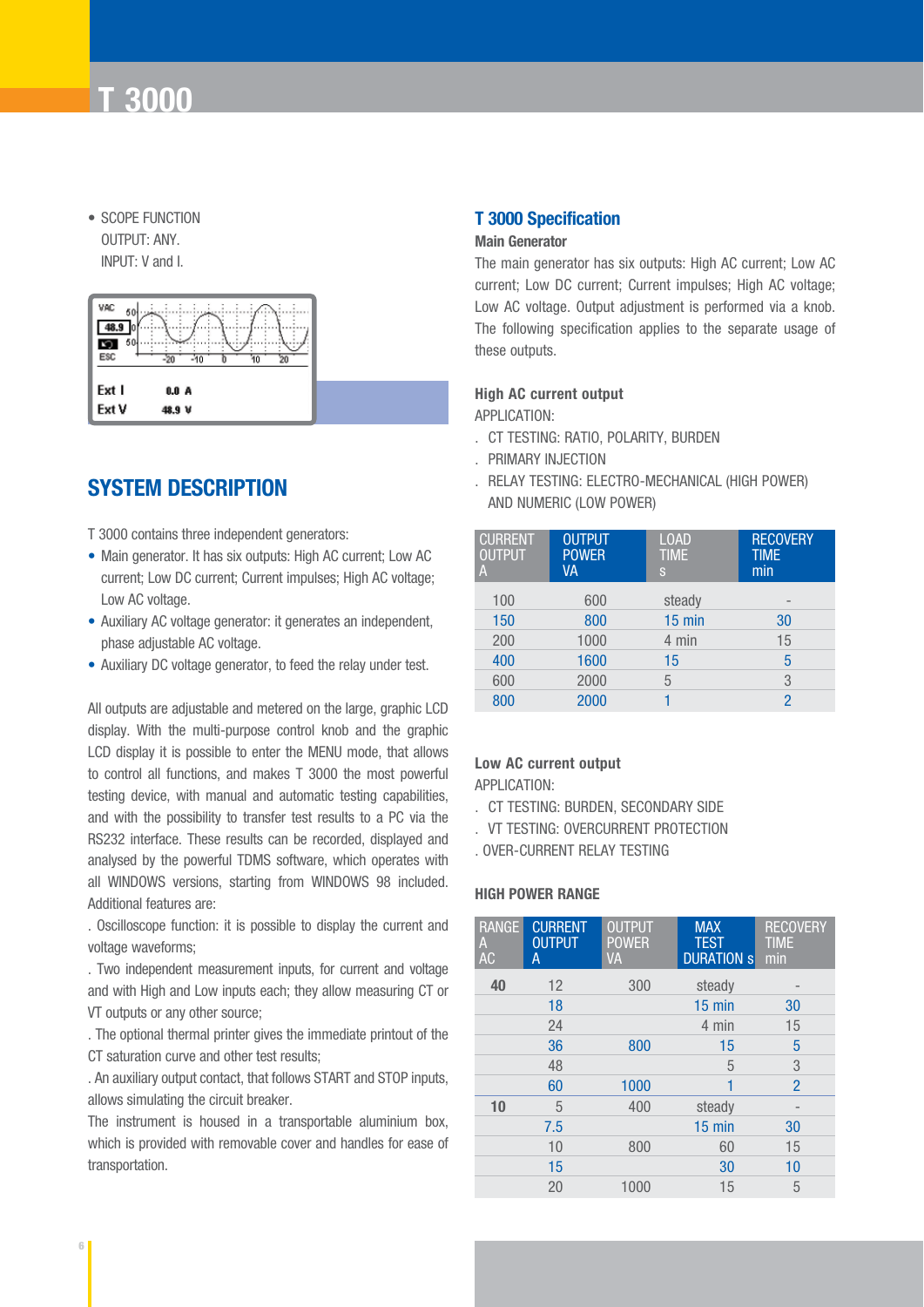

#### **LOW POWER RANGE**

| <b>RANGE</b><br>A<br>AC | <b>CURRENT</b><br><b>OUTPUT</b><br>А | <b>OUTPUT</b><br><b>POWER</b><br><b>VA</b> | <b>MAX</b><br><b>TEST</b><br><b>DURATION S</b> | <b>RECOVERY</b><br><b>TIME</b><br>min |
|-------------------------|--------------------------------------|--------------------------------------------|------------------------------------------------|---------------------------------------|
| 40                      | 12                                   | 60                                         | steady                                         |                                       |
|                         | 17                                   |                                            | $10$ min                                       | 30                                    |
|                         | 23                                   |                                            | 60                                             | 10                                    |
|                         | 36                                   |                                            |                                                | $\overline{2}$                        |
| 10                      | 5                                    | 60                                         | steady                                         | $\qquad \qquad \blacksquare$          |
|                         | 6                                    |                                            | 10 min                                         | 45                                    |
|                         |                                      |                                            | 60                                             | $\overline{c}$                        |
|                         | 10                                   |                                            | 1.5                                            | 2                                     |

#### **Low DC current output**

APPLICATION:

- . CT TESTING: WINDING RESISTANCE, BURDEN RESISTANCE
- . PT TESTING: TAP-CHANGER CONTACT RESISTANCE

| <b>CURRENT</b><br><b>OUTPUT</b><br>A | <b>LOAD</b><br><b>RESISTANCE</b><br><b>Ohm</b> | <b>OUTPUT</b><br><b>POWER</b><br><b>VA</b> | <b>MAX TEST</b><br><b>DURATION</b><br>min |
|--------------------------------------|------------------------------------------------|--------------------------------------------|-------------------------------------------|
|                                      |                                                |                                            | steady                                    |
| 3                                    |                                                | 18                                         | steady                                    |
|                                      |                                                |                                            | steady                                    |

#### **Current impulses output**

APPLICATION:

- . CT TESTING: POLARITY TEST WITH IMPULSE METHOD
	- Current range: from 0 to 10 A peak.

#### **High AC voltage output**

Two version are available: 3000V or 1200V output. APPLICATION:

- . CT TESTING: EXCITATION CURVE, VOLTAGE WITHSTAND
- . VT TESTING: RATIO, POLARITY, ELECTRONIC VOLTAGE **TRANSFORMER**
- . PT TESTING: RATIO PER TAP

#### **3000 V version** APPLICATION: 1A CT'S

| <b>VOLTAGE</b><br><b>OUTPUT</b> | <b>CURRENT</b><br><b>OUTPUT</b><br>А | <b>OUTPUT</b><br><b>POWER</b><br><b>VA</b> | <b>MAX TEST</b><br><b>DURATION</b><br>min |
|---------------------------------|--------------------------------------|--------------------------------------------|-------------------------------------------|
| 3000                            | 0.2                                  | 600                                        | steady                                    |
| 2500                            | 0.6                                  | 1500                                       |                                           |

#### **IN ALTERNATIVE**

### **1200 V version**

APPLICATION: 5A CT'S

| <b>VOLTAGE</b><br><b>OUTPUT</b> | <b>CURRENT</b><br><b>OUTPUT</b><br>А | <b>OUTPUT</b><br>POWER.<br>VА | <b>MAX TEST</b><br><b>DURATION</b><br>min |
|---------------------------------|--------------------------------------|-------------------------------|-------------------------------------------|
| 1200                            | 0.5                                  | 600                           | steady                                    |
| 1200                            | 1.5                                  | 1800                          |                                           |

#### **Low AC voltage output**

APPLICATION:

. CT TESTING: RATIO WITH VOLTAGE METHOD, SATURATION CLIB<sub>VE</sub>

| <b>VOLTAGE</b><br>OUTPUT' | <b>CURRENT</b><br><b>OUTPUT</b><br>А | <b>OUTPUT</b><br><b>POWER</b><br><b>VA</b> | <b>MAX TEST</b><br><b>DURATION</b><br>min |
|---------------------------|--------------------------------------|--------------------------------------------|-------------------------------------------|
| 250                       | 0.5                                  | 125                                        | steady                                    |
| 220                       | 1.15                                 | 250                                        | 3                                         |

#### **Auxiliary AC Voltage**

APPLICATION:

. RELAY TESTING

| <b>RANGE V</b> | <b>MAX CURRENT mA</b> |
|----------------|-----------------------|
| 65             | 500                   |
| 130            | 250                   |
| 260            | 125                   |

#### **Phase angle sfifter**

• Phase angle adjustment: via the multi-function knob.

- Phase angle range: from 0° to 360°.
- Adjustment resolution: 1° (one degree).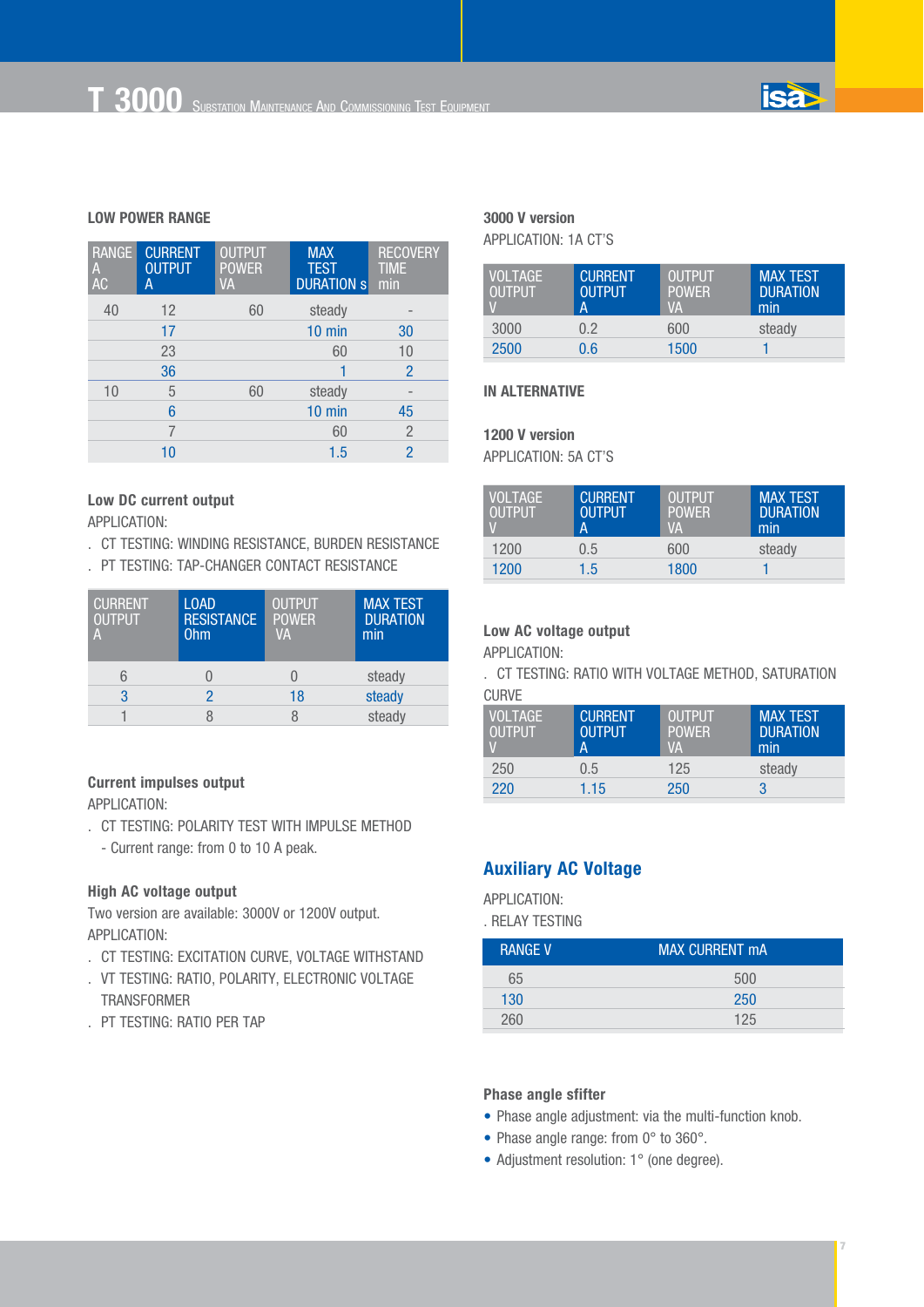#### **Frequency & frequency rate of change generator**

- Frequency range: 40 Hz to 500 Hz.
- Frequency adjustment: 1 mHz, via control knob.
- Frequency ROC range: from 0.01 Hz/s to 99.99 Hz/s.

#### **Auxiliary DC Voltage**

- DC voltage ranges: 130 V or 240 V.
- DC voltage power: 90 W at full range, continuous duty, with a current limit of 0.9 A @ 130 V and 0.45 A @ 240 V.

#### **Timer**

Available measurements:

- Timer start: at test start, or by an external contact;
- Metering of elapsed time between START and STOP;
- Current generation elapsed time.
- Time can be metered as seconds or cycles.
- . Inputs: free of voltage or with voltage.
- . Programmable voltage threshold: 24 V or 80 V.

. Metering range, in seconds: from 0 to 9.999 s; 10.00 to 99.99 s; 100.0 to 999.9 s; 1000 to 9999 s.

. Metering range, in cycles: from 0 to 1000.0 cycles; from 1000 to 500,000 cycles.

. Resolution: 0.1 cycles.

• Counting mode: this mode is foreseen for the test of energy meters. Maximum input frequency: 10 kHz.

#### **Auxiliary Binary Output**

Contact range: 5 A; 250 V AC; 120 V DC.

#### **Measuring Section**

#### **Output measurements**

Current and voltage AC and DC outputs measurement accuracy:  $\pm$  0.5%.



The following measurements are calculated from the T 3000 generated outputs:

### **OUTPUT MEASUREMENTS:**

| P              |
|----------------|
| Ω              |
| S              |
| p.f.           |
| Z and phase    |
| R              |
| X              |
| CT or VT or PT |
| CT or VT or PT |
| CT.            |
| СT             |
|                |

Phase angle measurement accuracy: 1°. Frequency accuracy: 1 mHz.

#### **External Inputs Measurement**

#### **Current measurements**

- . Two inputs: 20 mA AC or DC or 10 A AC.
- . Accuracy: 0.5%

#### **Voltage measurement**

- . Two inputs: 10 V or 600 V, AC or DC.
- . Accuracy: 0.5%

Other measurements available on the T 3000, calculated from external inputs.

#### **EXTERNAL INPUTS MEASUREMENTS:**

| <b>ACTIVE POWER</b>      |                      |
|--------------------------|----------------------|
| <b>REACTIVE POWER</b>    | Ω                    |
| <b>APPARENT POWER</b>    | S                    |
| <b>POWER FACTOR</b>      | p.f.                 |
| <b>IMPEDANCE</b>         | Z and phase          |
| ACTIVE IMPEDANCE COMP.   | R                    |
| REACTIVE IMPEDANCE COMP. | X                    |
| <b>FREQUENCY</b>         |                      |
| PHASE ANGLE              | <b>IEXT to V AUX</b> |
| <b>PHASE ANGLE</b>       | <b>VEXT to V AUX</b> |
| <b>RESISTANCE</b>        |                      |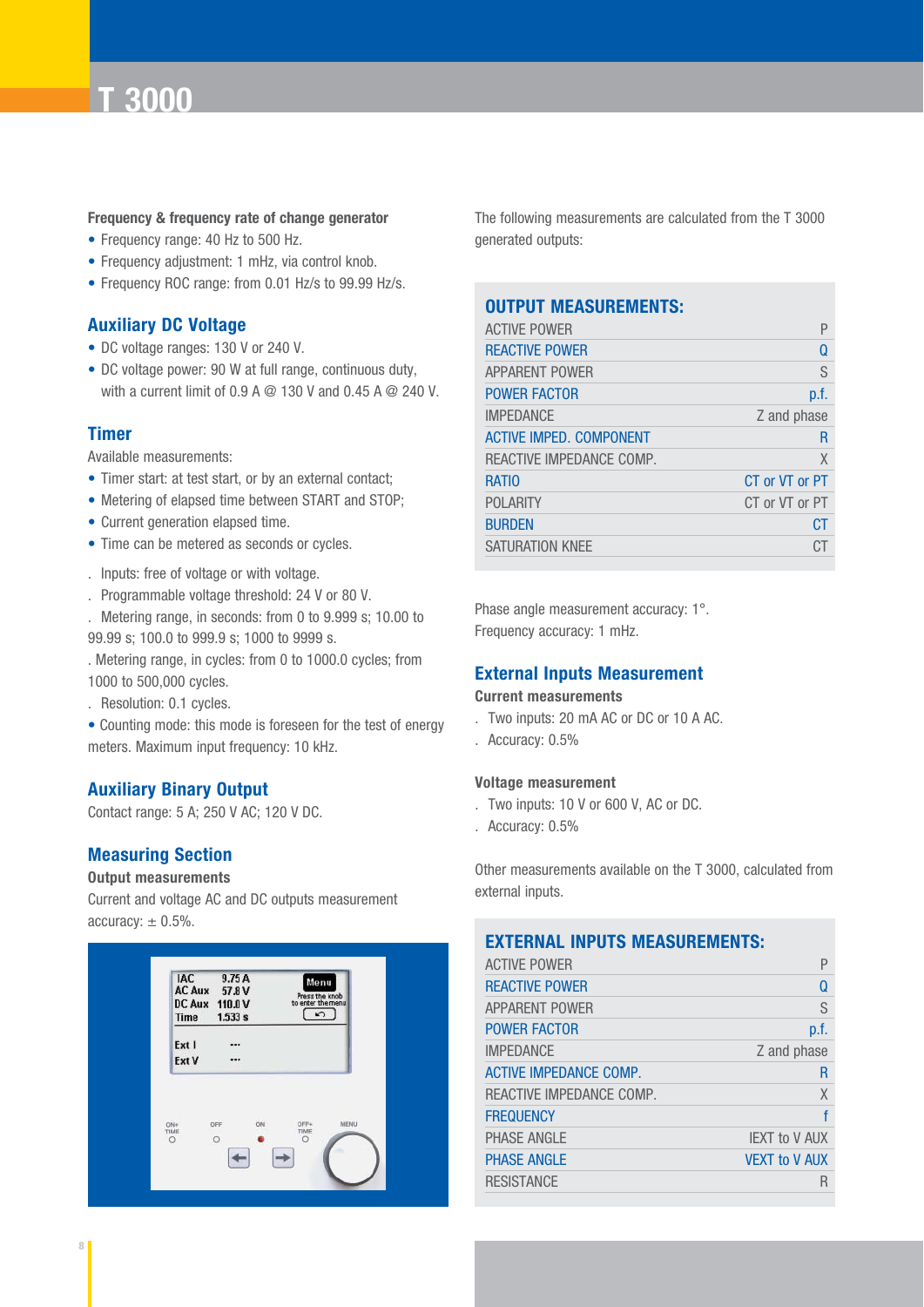

#### **Ratio Measurement Accuracy**

Ratio: 0.1 to 9999; 0.5% typical; 1% max error.

#### **Resistance**

Up to 250 Ohm; 0.5% typical; 1% max error.

#### **Oscilloscope Function**

T 3000 has an additional oscilloscope function, that allows to display current and voltage waveforms.



#### **Graphic Display**

The large graphic display has the following characteristics:

- Pixels: 240x128:
- Backlight colour: white:
- LCD type: FSTN;
- View area: 135x80 mm.

#### **Local Memory**

Test results can be stored in the T 3000 local memory (up to 500 results may be stored). At the end of test, settings and test results can be transmitted to a PC provided with TDMS.

The software allows saving test results and examining them. Test settings can be stored and recalled from the memory. Up to 10 settings can be stored and recalled.

#### **TDMS Software**

When the PC is connected, settings can be created and transferred into T 3000 using TDMS. TDMS is a user friendly software that allows via a graphical interface, to control the set-up of T 3000 and to download test results. TDMS is also a powerful report editor that allows to create professional test reports that can be exported in Access format.

#### **Other Characteristics**

- . Interface: serial RS232; baud rate 57600 baud
- . Mains supply: 230 V  $\pm$  10%; 50-60 Hz, OR 110 V  $\pm$  10%; 50-60 Hz; to be specified at order. (There are power reductions for mains voltage below 220V).
- . Dimensions: 455 (W) x 325 (D) x 290 (H) mm.
- . Weight: 34 kg.

**ACCESSORIES**

#### **Connection cable and test connectors**

- N. 1 Mains supply cable, 2 m long.

- N. 1 Interface cable for RS232 port.

- N. 2 High current connection cables, 100 sq. mm, 4 m long, for tests up to 800 A, terminated on one side with an high current male connector and the other side with a high current female connector.

- N. 2 High current connection cables, 100 sq. mm, 0.5 m long, for tests up to 800 A, terminated bon one side with an high current male connector, and on the other side with a clamp.

- N. 2 High voltage connection cables, 4 m long, 5 kV, with earth screen, terminated on one side with an HV connector, and on the other side with safety banana plugs.

- N. 2 Low current connection cables, 10 sq. mm, 4 m long, terminated on one side with the high current connector, and on the other side with a 4 mm banana plug.

- N. 2 Low current connection cables, 2.5 sq. mm, 10 m long, terminated on both sides with a 4 mm banana plug.

- N. 8 Adapters for relay connection. Adapters are 20 cm long, and are terminated on one side with a banana socket and on other side with a pin terminator.

- N. 4 Clamps to connect low voltage or low current or measurements.

- N. 1 Cable for low voltage measurement connection, shielded, 10 m long, terminated on one side with the measurement connector, and on the other side with two clamps.

- N. 1 Cable for the 600 V measurement connection, shielded, 10 m long, terminated on one side with three 4 mm banana plugs, and on the other side with two clamps.

- N. 1 Grounding cable, 8 m long, terminated on one side with a 4 mm banana plug, and on the other side with an earth connection clamp.

- N. 6 Cables 2 meters long, terminated on both sides with banana plugs. Colours Black.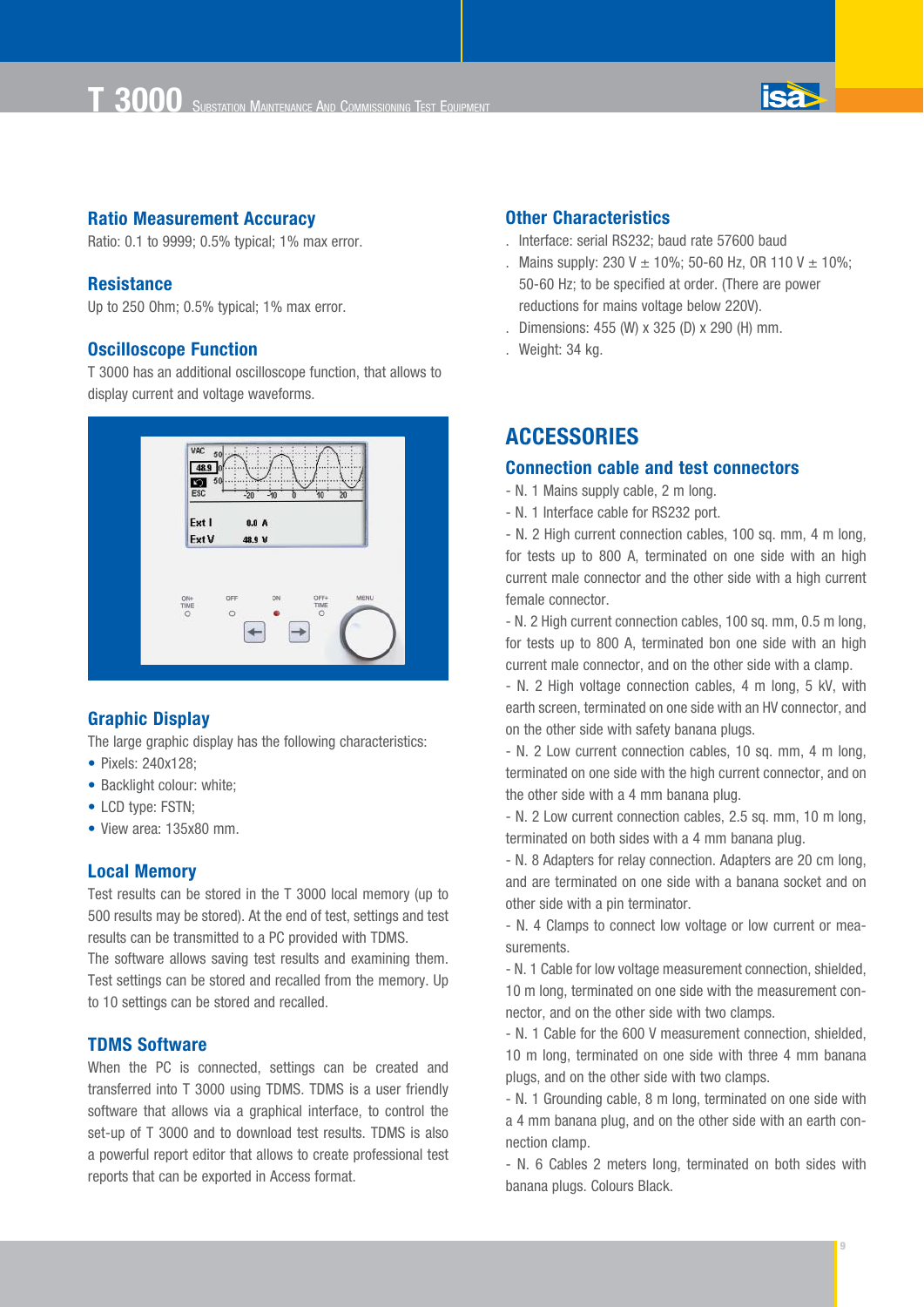- N. 2 Cables 2 meters long, terminated on both sides with banana plugs. Colours Blue.

- N. 4 Cables 2 meters long, terminated on both sides with banana plugs. Colours Red.

- N. 4 Crocodile Clamps (2 black and 2 red).
- N. 1 Connection Cables Transport case.
- The instrument comes complete also with the following items: . User's manual;
- . Spare fuses (no. 5), T16A;
- . Software TDMS with user manual.

### **OPTIONAL ACCESSORIES**

#### **Thermal printer**

Optional thermal printer, for the printout of the V-I curve in the CT saturation test and other test results. Thermal Paper 112 mm wide.

#### **Transit case**

Heavy duty aluminium transit case with wheels; it allows delivering T 3000 with no concern about transport shocks. An heavy duty transport case in black plastic is also available.

#### **Current clamp**

The current clamp allows to avoid opening the secondary current circuit when performing the primary test of CT burden.

#### **OPTIONAL MODULES High IDC Module - 400 A**

The high DC current module allows the measurement of the low contact resistance of high voltage breakers or of joints. The option is connected to the high AC current output of T 3000; the current measurement is connected to the low DC current measurement input; the drop voltage is connected to the low voltage measurement input. DC current output is: 100 A steady; 200 A for 4 minutes; 400 A for 15 s. The selection of this function is performed via menu; the screen displays: test current; joint voltage; contact resistance. Resistance measurement ranges: 100.0 µOhm; 1.000, 10.00, 100.0 mOhm; 1.000 Ohm, auto-ranging. Connection cables are included with the option.

#### **D 1000 differential relay test module**

The D 1000 differential relay test module allows for the test of the differential relay curve, and also of the harmonic restraint characteristic.

#### **FT 1000 current filter**

It is connected in series to the current output and guarantees a sinusoidal waveform also when testing current relays with heavily saturating burdens, that tend to distort the current waveform.

#### **Earth resistance and resistivity test kit**

The test of earth resistance and resistivity is included in T 3000 as a standard feature. The option is referred to the kit of connection cables and auxiliary spikes that allows executing these tests.

#### **APPLICABLE STANDARDS**

The test set conforms to the EEC directives regarding Electromagnetic Compatibility and Low Voltage instruments. **A) Electromagnetic Compatibility:** Directive no. 2004/108/

- EC. Applicable Standard : EN61326-1 + A1 + A2.
- **B) Low Voltage Directive**: Directive n. 2006/95/EC.
	- Applicable standards, for a class I instrument, pollution degree 2, Installation category II:
- . CEI EN 61010-1. In particular:

. Inputs/outputs protection: IP 2X - IEC69529; IP 4X for HV output.

- . Operating temperature: 0 to 50 °C; storage: -20 °C to 70 °C.
- . Relative humidity: 5 95% without condensing.

### **ORDERING INFORMATION**

| <b>CODE</b> | <b>MODULE</b>                                                                    |
|-------------|----------------------------------------------------------------------------------|
| 10102       | T 3000 - 3000 V OUTPUT - 230 V complete<br>with TDMS software and test cable kit |
| 20102       | T 3000 - 3000 V OUTPUT - 115 V complete<br>with TDMS software and test cable kit |
| 30102       | T 3000 - 1200 V OUTPUT - 230 V complete<br>with TDMS software and test cable kit |
| 40102       | T 3000 - 1200 V OUTPUT - 115 V complete<br>with TDMS software and test cable kit |
| 17102       | <b>Aluminium Transport case</b>                                                  |
| 24102       | Heavy Duty plastic transport case                                                |
| 16102       | Current Clamp 1/1000 Max 100A                                                    |
| 14102       | Thermal Printer 112 mm                                                           |
| 13102       | High I DC module 400 A                                                           |
| 43102       | Universal scanning head SH-2003                                                  |
| 40093       | D 1000 differential relay test module                                            |
| 19102       | Earth Resistance and Soil Resistivity Kit                                        |
| 16093       | FT 1000                                                                          |
| 26102       | SU 3000 Safety grounding unit for line<br>impedance measurement.                 |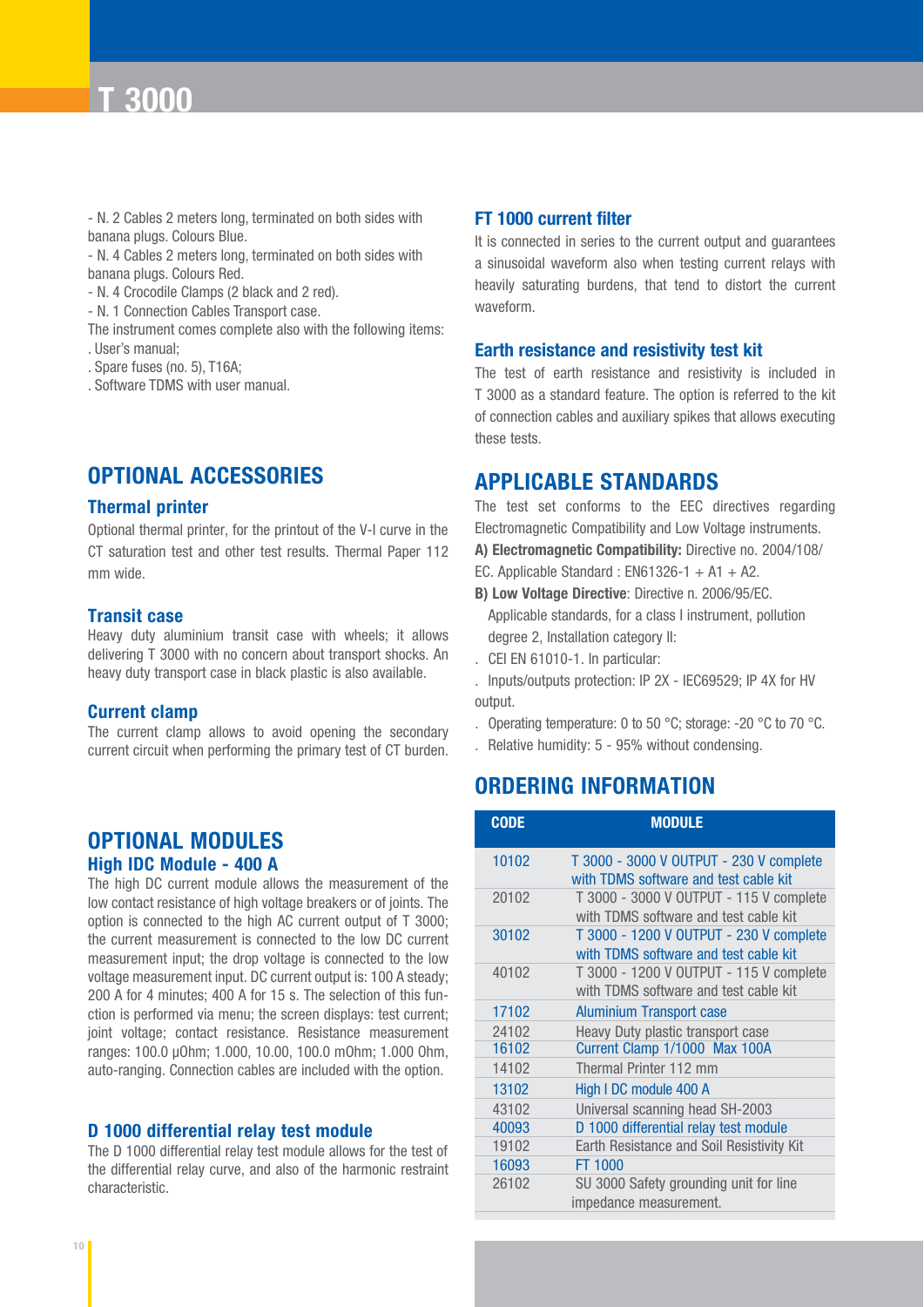# **BU 2000** High Current Booster

The current output of T 3000 can be increased up to 4000 A with a new type of optional booster controlled by the T 3000 control unit. The BU 2000 option is an innovative design concept that allows to avoid the power losses due to long cables connections. To achieve this, the BU 2000 transformer is placed very close to the device under test (CT primary side, Circuit Breaker main contacts), thus avoiding losses on the high current cables. The BU 2000 is then connected with a long (20 m) low current cable to T 3000 unit. The option can use one, two or four transformers, as a function of the maximum test current and/or the test duration (see table below).

In case of 2 to 4 BU 2000 units, an Interposing Module is necessary.

| Number of<br>transformers | Weight<br>kg | <b>Number</b><br>of turns | <b>Maximum</b><br>current<br>Α | <b>MAX ON</b><br>S |
|---------------------------|--------------|---------------------------|--------------------------------|--------------------|
| 1 MAIN                    | 19.5         | 3                         | 1000                           | 100                |
|                           |              | 3                         | 2000                           | 6                  |
| $1$ MAIN $+$              | 29.5         | $\overline{2}$            | 1000                           | 900                |
| $1$ AUX $+$               |              | $\overline{2}$            | 2000                           | 27                 |
| Interposing               |              | $\overline{2}$            | 3000                           | 6                  |
| $1$ MAIN $+$              | 49.5         | $\overline{2}$            | 1000                           | 900                |
| $3$ AUX $+$               |              | $\overline{2}$            | 2000                           | 27                 |
| Interposing               |              | $\overline{2}$            | 3000                           | 6                  |
|                           |              | $\overline{2}$            | 4000                           | $\overline{2}$     |
|                           |              | 1                         | 1000                           | INFINITE           |
|                           |              | 1                         | 2000                           | 900                |
|                           |              | 1                         | 3000                           | 100                |

#### **BU 2000 SPECIFICATION BU 2000 Main Module**

- Supply voltage: 230 V.
- Voltage output (one turn): 0,91 V.
- Steady power: 1000 VA.
- Weight: 11 kg.
- Dimensions: external diameter 190 mm; height 120 mm.
- Transformer supply: by a cable, 20 m long, terminated with connectors on both sides.
- Output current metering: by a current transformer with ratio 1000//1. Accuracy class: 0.5%.

- Connection of the CT: by a cable, 20 m long, that includes a shunt, rated 0.1 Ohm, 25 W, accuracy 0.1%. The cable is terminated with a connector for the connection to the 10 V input of T 3000.

#### **BU 2000 Auxiliary Module**

- Supply voltage: 230 V.
- Voltage output (one turn): 0,89 V.
- Steady power: 1000 VA.
- Weight: 10 kg.
- Dimensions: external diameter 190 mm; height 120 mm.

The option is also provided with a cable and two high current screw-driven clamps for the connection to high bars and with four high current clamps for the connection to bars located into narrow places.